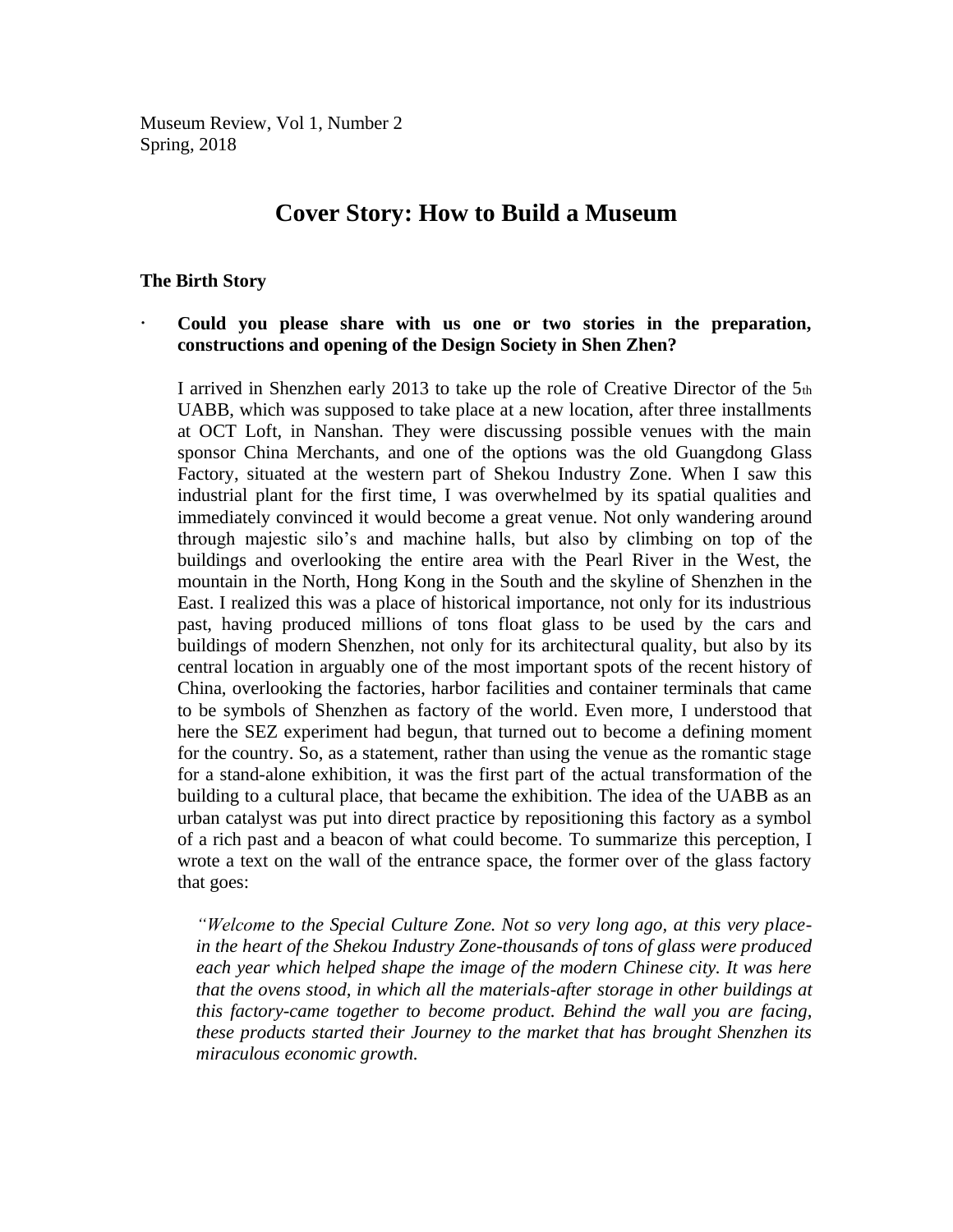*This past now wants a future-and this future has a chance to unfold once again in this factory. A factory where ideas are born, designs are made. It is here that human drive creates values. Welcome to the Value Factory."*

> *Ole Bouman, Creative Director of 5th Bi-City Biennale of Urbanism\Architecture(Shenzhen)*

Ever since I became more aware of the exceptional role this area has played in the history of Shenzhen, China, the region and, indeed, the world. So, I was very inspired when I was invited to work with China Merchants again to prepare for a new design museum, slightly more towards main Shenzhen, to be located at the waterfront of Sea World neighborhood, an area that, despite its strange stylistic hybridity, had served me well during many work meetings and design sessions, preparing for the UABB. The knowledge of Shekou's history and the potential of its future had grown under my skin. I see it as a great privilege to continue the work that began with a short-term gesture by a biennale, to a lasting institution to further develop the pioneering spirit that marked Shekou since the eighties.

Another unforgettable element in the preparation of Design Society was the recruitment of the team. It's one of the most rewarding aspects of the job to establish a new institution. Being commissioned to carve out a mission, to develop a brand, and to develop a comprehensive strategy is great. I'm grateful for that opportunity. But to implement and materialize these things in a real program, requires many talented, courageous and persevering people. We are blessed to have found them, and actually, to test the vision through the prolonged faith and the hard work of the team. All members share this common ground, meanwhile representing a wide array of skills, expertise and background. They come from all over China, many of them also having spent years pursuing foreign education. They combine a strong love for the arts, design and culture, while showing a keen interest in innovation and selfsustained operations. I am very curious to see how their careers will further develop.

Let me share one more particular memory from the preparatory phase.

In the two years ahead of the Grand Opening of Design Society, we were not only working behind the scenes, but actively sought exposure of ideas, topics and event formats. For instance, we hosted a substantial Community Festival for Shekou, relying not only on carefully prepared content from the Design Society team, but also on the participation of many other parties, including schools, makerspaces and local small businesses. We participated in a number of academic events to introduce the Design Society discourse, in a few cases already leading to concrete partnerships. We took part in the first Shenzhen Design Week, with an exhibition titles *Wayfinding Creative Shenzhen*, indicating for the first time our aspiration to become a mediator and hopefully match maker in the creative eco-system of the city which is increasingly identified as unique by a global audience. Obviously, these programs were framed by the Design Society brand campaign, to mark out our mission to become a platform facilitating the cross fertilization between international and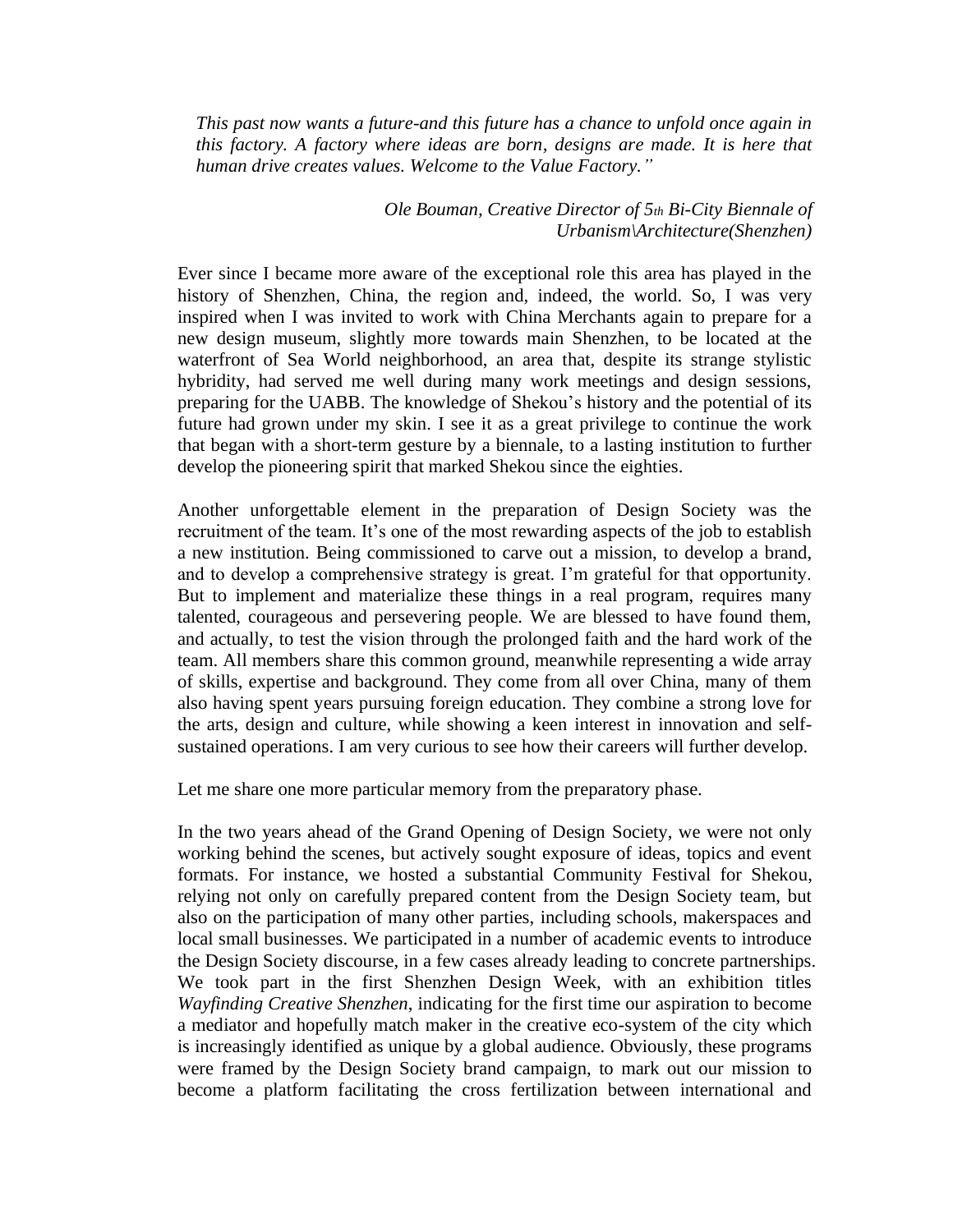Chinese design, between design talent and opportunities and challenges, between entrepreneurial and cultural work…

We are happy to have found Bruce Mau Design as our brand designer. They won the pitch by clearly stating they wanted to brand most of all the mission to *Design Society*. Hence the name. Graphically, this was resonated by the elegant Hanzi grid reference to the inclusive platform idea we want to convey. But BMD is also an office that allowed us to participate in the creative process from the client point of view. Having been a magazine editor before, I know how important it is to brief design teams with a clear message about the desired effect of an exhibition, feature, issue, etc. BMD called the process being led by a co-creative direction, and that's a good description of the process as it unfolded.

# **How is the overall preparatory work divided between the two co-founders, V&A and the China Merchants Shekou Holdings?**

The V&A component was originally conceived in three major parts: 1. the V&A Gallery – a space curated and programmed by the V&A, and the V&A's first international gallery. Additionally, two more traveling exhibitions will be shared with Design Society in 2019 and 2020; 2. training and consultancy – in which the V&A shared its expertise to develop a professional young team at Design Society; 3. audience outreach, where the V&A helped build engagement with a city of makers, designers, schools, universities and young families, condensed in a contribution to the Learning & Interpretation department. Obviously, this contingent, originally seen as a contribution to the Shekou Design Museum, proposed before I came on board, became increasingly embedded into the unfolding of the project that came to be known as Design Society, a hybrid program of a broad design platform for China.

# **Are there any interesting stories from the collaboration between the V&A and the China Merchants Shekou Holdings that you would like to share?**

In itself the agreement between a Chinese state-owned enterprise with its corporate strategies, and a national museum in Great Britain, is already a first timer. These are not natural partners in terms of commerce, mutual brand support, nor joint content development. But although strangers for each other in some respects, they also share a common history of being the first in pursuing a societal agenda for design and the cultivation of creative industries as its vehicle.

For the V&A it was clear they didn't just want to present itself in China with what everyone already knows about the V&A. On the contrary, they wanted a different approach from the "satellite" strategy which some other major museums have done in recent years. They opted for relevance first, which translated into project management, research, narrative building and exhibition display. This was all geared to appealing to a Shenzhen audience. For this to happen, mutual communication was key, rather than telling us what to do. Collaboration, rather than parachuting. Cocreation, rather than culture export.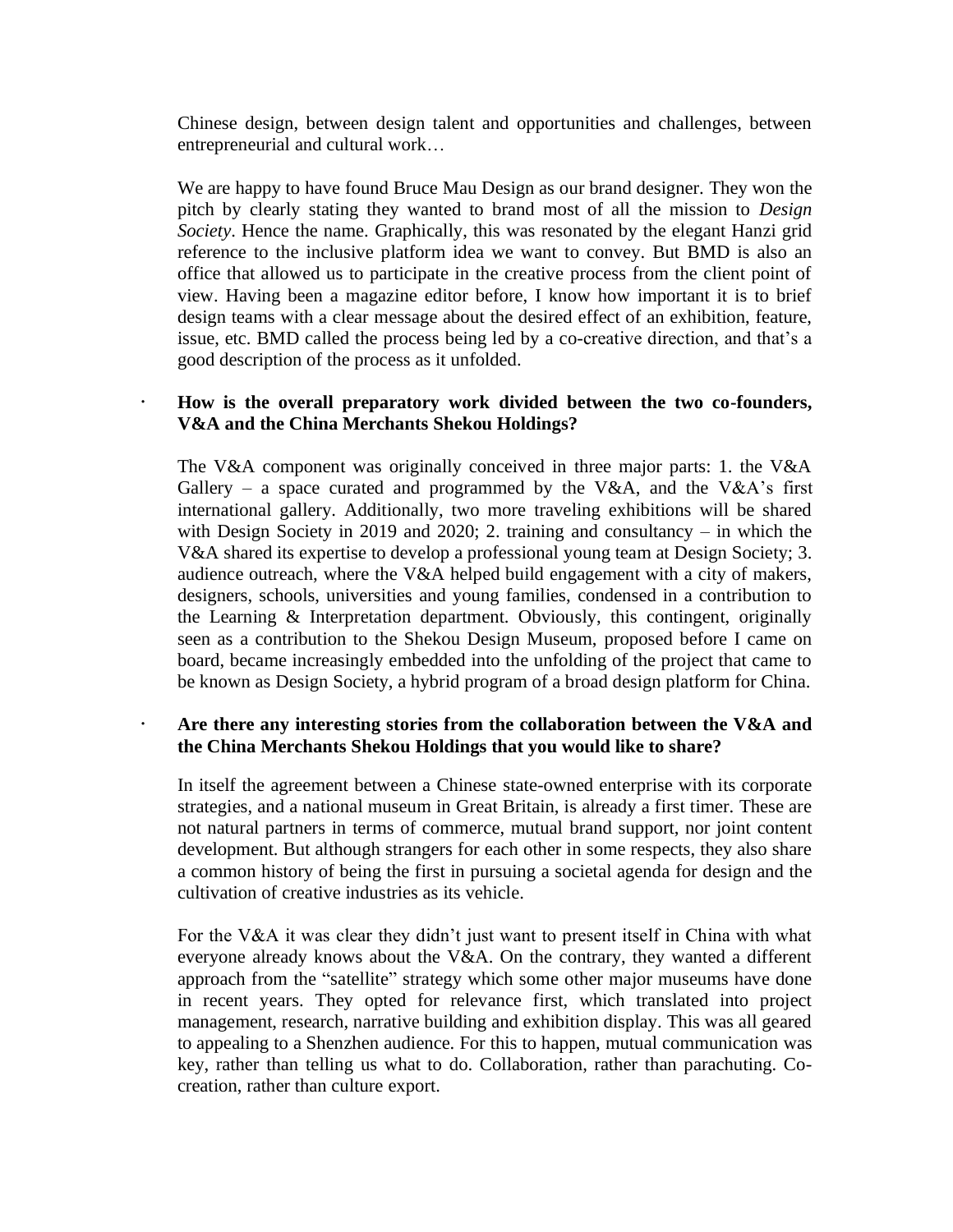That this ambition went beyond mere words is proven by the fact that the V&A, strongly supported by China Merchants, put together a substantial team to prepare for its contribution, comprising not only a semi-permanent and two touring exhibitions, but also a learning & event program, and several training sessions of the newly recruited staff of what came to be known as Design Society. Maybe the strongest sign of its commitment was dispatching senior curator and sinologist Luisa Mengoni whose commitment was proven by her three-year secondment, living in Shenzhen and immersed in the design community.

This strategy by the V&A of course came into being strongly supported and even stimulated by China Merchants, which equally was not interested in just presenting a British first-class museum as a goal in itself, but in fact its exposure to Chinese conditions and opportunities. First of all, by recruiting its own staff and experienced international director, but also by staging carefully sign off moments at which the research and curatorial development of the V&A was meticulously discussed against the backdrop of expected visitor expectations, the Chinese design discourse and best Chinese museum practices. China Merchants supported the V&A in its local research adventures, which became the basis of not only the main storyline, the exhibition interpretation, but also some new acquisitions for the V&A collection itself. Hence, with the *Values of Design* exhibition, Design Society is not only able to show a remarkable slice of the V&A design collection, but also to embed this collection in a context of major geo-political proportions.

## **What kind of practical challenges have you been working on?**

There have obviously been many challenges, and the lessons we learned from them are so precious that it might be wise to do something special with their dissemination. These lessons, we believe, have value to do more with, given the fact of the rapidly developing cultural exchanges between China and other countries. There is a lot to share, and we hope to find interesting formats to do so.

 Let's face it: We had to bring the ideas and interests of a major western museum in line with those of a state-owned company in China. What does that take? We had to match the sophistication of a museum management that developed over more then 160 years, with the inexperience of a very young team that is working in another cultural and social paradigm, and work culture. What does that take? We had to embed a V&A component, completely focused on a cultural endeavor, with the hybrid program of an innovative creative business model to make Design Society sustainable in the long run. What does that take? We had to establish an energetic new brand for a new kind of institution, while relying and respecting a very old and strong museum brand that required its own exposure as well. What does that take? We had to reconcile the urge of the V&A to use the collaboration to set new standards of research and curatorial relevance, with the knowledge that for many visitors just the visit to the cross section of the old V&A is already an exciting cultural event. To combine innovation with dissemination, what does that take? And there are more questions like these, which we solved along the road. Now we know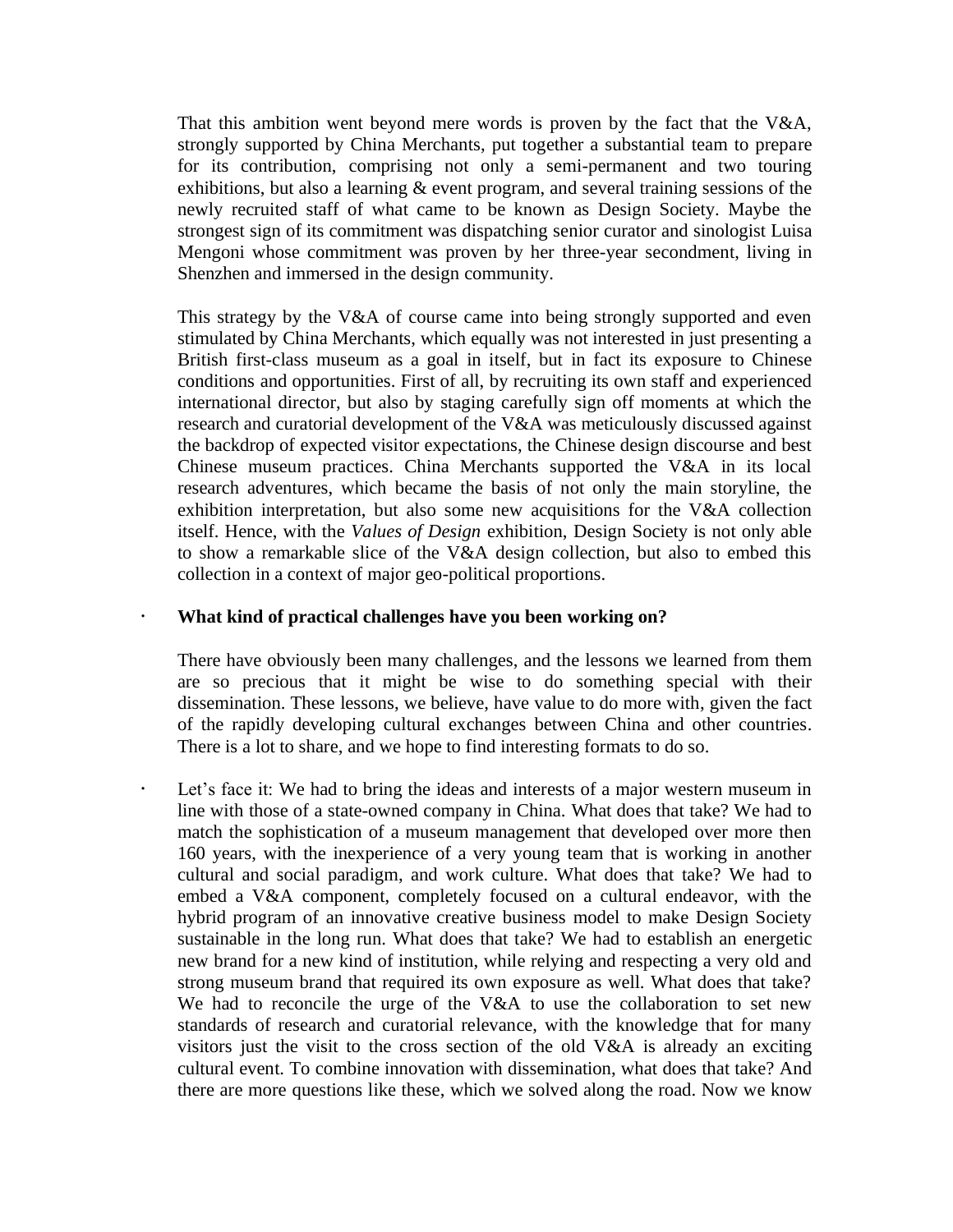that a refined cultural diplomacy is key, and I think this knowledge will help us to position ourselves as a very strong partner for other institutions and international companies which China aspirations. We even believe that the expertise to deal with all the practicalities to run international exhibitions in China with its own legal and bureaucratic protocols, will be a precious asset for the future.

#### **For what reason(s) the Design Society is indispensable in this area?**

Let me mention a couple of reasons why we may indeed call it "indispensable".

#### 1. Interface between China and the world

I have been working before as director of the Netherlands Architecture institute, which dealt with many different kinds of international collaborations. For many years I paid particular interest to Sino-Dutch design exchanges, but found it sometimes difficult to go beyond the coincidental and also ephemeral opportunities. We always wanted to present work within a relevant Chinese context, or even responding to real market demands, but it turned out to be complicated to find the partners to do so. Although certain individuals could persist in their ambition to cultivate the international dialogue, on the level of companies or governments it was not always easy to get to real results. I remember from that time that the same could be said about certain innovative companies and design studios who found it difficult to find the proper collaborative settings, or who were looking for the proper protection of intellectual property. Their efforts were frequently reduced to culture export and marketing campaigns, not necessarily leading to new innovative, let alone co-creative productions.

Now, with Design Society, I believe we have the institutional gravity, the professional stability and the corporate long-term strategy, to develop a position as a logical counterpart to many international initiatives, looking for a foothold and/or partnerships in China.

#### 2. Broad concept of design

There is another reason to believe we can bring something special to Chinese design. As far as we learnt during the years of preparation, the design discourse in China is, like elsewhere, still predominantly based on the traditional disciplines. As we are starting from scratch, we are able to identify ourselves directly with a very broad concept of design. The building design by Maki is itself full of examples already. As a piece of landscape, it shows the power of environmental and topological embedding; as a piece of urbanism it shows how public domain permeates the entire program; as a piece of architecture it finds the balance between iconic form and enabling space; as a set of spaces it reveals the power of programmatic mixing; in its circulation it demonstrates how spatial experiences can be designed; as a universe of details, it makes clear that all the above can only happen if the execution is under control.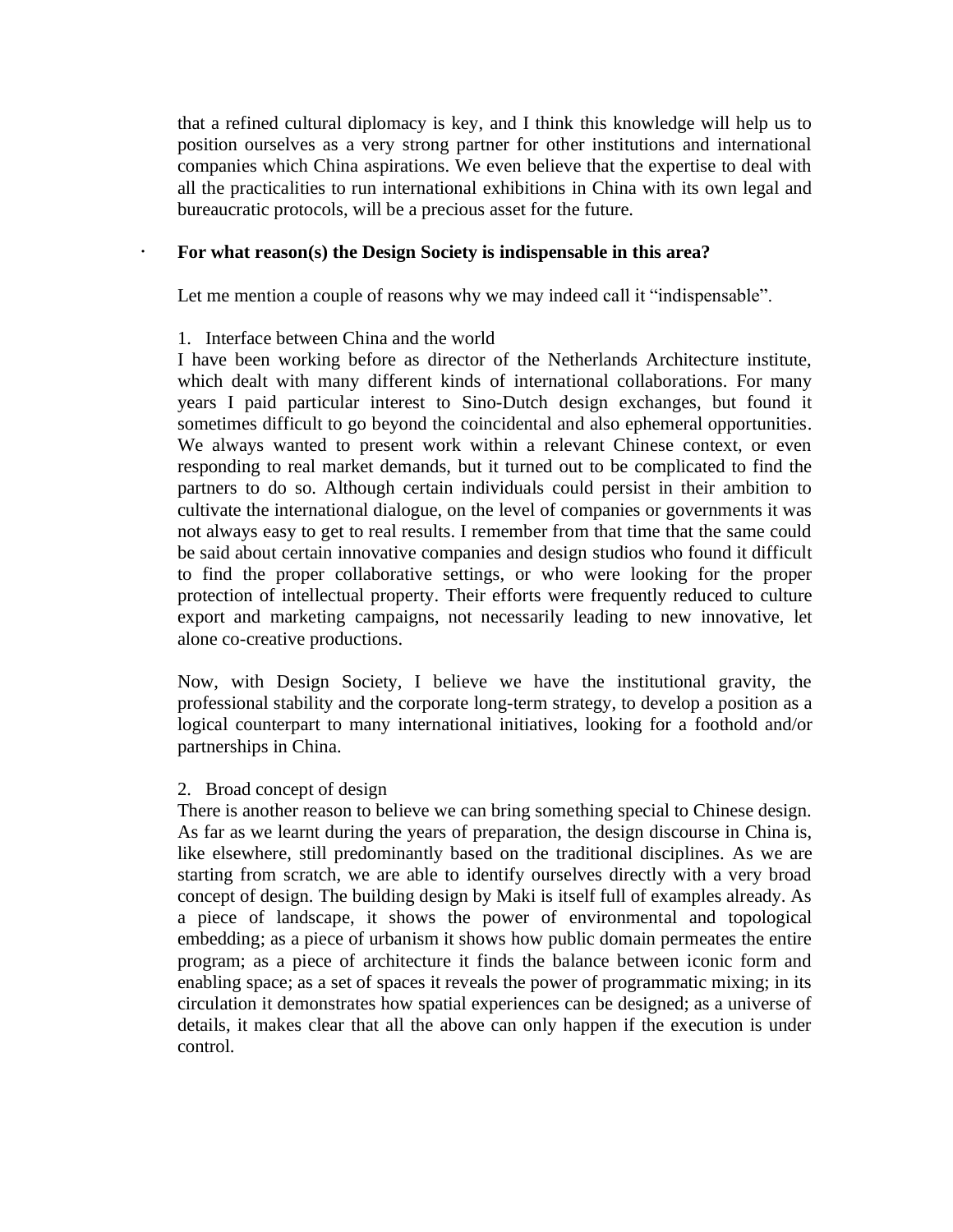As it comes to our design exhibitions, this vast mandate of design to realize quality in our life world, comes back in curatorial concepts the demonstrate the power of design to accommodate major social and technological revolutions. It's not just shaping what we already know into new form or new materials. It's about the role of design to capture meaning we don't yet know, we haven't achieved yet. It's about creating value across all human endeavors. It's about achieving quality in our experiences, not just in the objects around us. I happen to believe that we are only beginning to understand how strong design can support a highly desired quality shift in the life of people. Not only the happy few who can afford to buy expensive items, but also in the pursuit of many people to create their living.

## 3. Reflect incredible social economical dynamics

Design Society might also be indispensable as a platform in the midst of an incredible social-economic transformation. In Shenzhen, there are so many historical dynamics interacting with each other, that an institution that maps it, exposes it, and provides a platform to translates it into new concepts, products, collaborations, formats, pilots, prototypes and models, is extremely useful. Either the energy and cultural tolerance that comes from the status of Shenzhen as a migrant and arrival city, or the collective ingenuity that comes with its reputation as maker city, or its rapidly developing cultural infrastructure and government support program that comes with its name as *City of Design*, as all providing tremendous conditions for experimentation and new ideas. But above all that, there is the historical force of transforming an industrial society into a new one. There is a widespread believe that this should be a "creative society", but how exactly that should happen, how exactly that translates into real actions, how exactly that will improve lives, needs to be tested and demonstrated. Design is a perfect medium for that.

Shenzhen for a long time has been a special test place where design and history are closely linked. Shenzhen was conceived as a forefront of reform. Different from a few decades ago, now we have to consider design as a social catalyst rather than as just an artistic discipline.

So, in a way, we are launching an agenda for innovation with Shenzhen as its optimum. We are telling a story of design that pioneers rather than consolidates. So, at the core of any visit, we hope to literally open views to horizons. And the architecture is there to support this effect, by opening connections to the timeless values of the land, the bustling newness of the city, and the promise of fresh ideas from overseas.

# **Could you please introduce to us one or two museum programs that best reflect the museum's mission to connect design and society, design and everyday life, and design and industries?**

.

As this threefold way to be a connector belongs to the core mission of Design Society, obviously I should mention our inaugural program that we launched on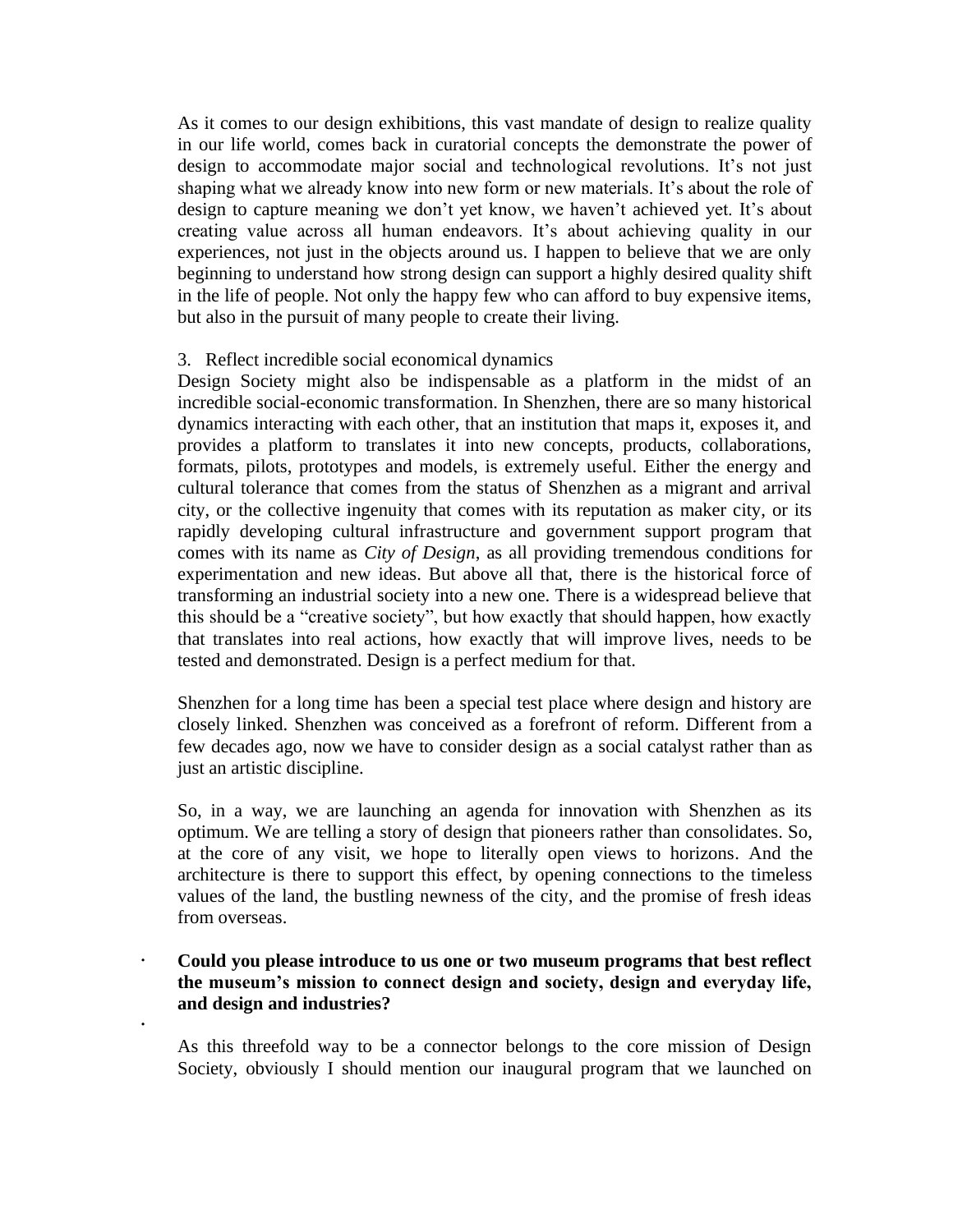December 2 and 3 last year. This program has been conceived as a manifesto of this mission from the outset.

Of course, I should mention the opening exhibition in the Main Gallery which by its sheer scale of 1200 sqm, can only be a statement in itself. We presented an exhibition titled "Minding the Digital", designed by the Dutch office of MVRDV together with Thonik.

Why did we start by *Minding the Digital*? I believe that in Design Society's ambition to be a comprehensive institution, incorporating a museum, experience center, and professional hub all in one, there is no subject more relevant than the digital landscape in which our life in unfolding at an ever-increasing degree. This digital transformation demands our fullest attention and requires our strongest imagination. *Minding the Digital* allows the visitor to evaluate the evolution of contemporary design through this lens. It highlights some of contemporary design's most important modes of operation. It encourages visitors to consider the role of design beyond the aesthetics of an object, such as in materials, production technologies, human interactions and societal organizations. *Minding the Digital* aims to show how we literally design society in the early  $21<sub>st</sub>$  century, and how human imagination makes the difference between an autonomous technology push and the genuine needs of society and human imagination. Design can bridge the distance between the mind and the algorithm.

The exhibition also invites visitors to design themselves. Contemporaneous design is an inclusive discipline that allows everyone to become a practitioner. Individuals are enabled to define their skills, public language and profile, and their own mode of operation. Design is the common denominator for a highly diverse culture of making, coding, assembling, combining, and disseminating. The exhibition underscores how design has departed the enclave of the professional field, and instead become an attitude and way of working.

*Minding the Digital* therefore underscores that design can never be about imposing a narrative. The exhibition is open ended, just like this city is. It encourages the visitor to find, test, and confront themselves. It tries to be a platform for making and sharing.

Accordingly, the exhibition has been curated as an experiment. First in the structure of its storyline: leading people from a reaffirmation of design's original role to give form, to a consideration of design's growing mandate to define our relations, to an analysis of its looming role as medium to define ourselves and the society we live in.

Secondly, the exhibition is an experimental platform for visitor's own reflections and action. We have tried to present design as an act of empowerment as much as a showcase of quality. Situated in the biggest space of the entire building, lit from above and structured by a single column in the grandiose space, the exhibition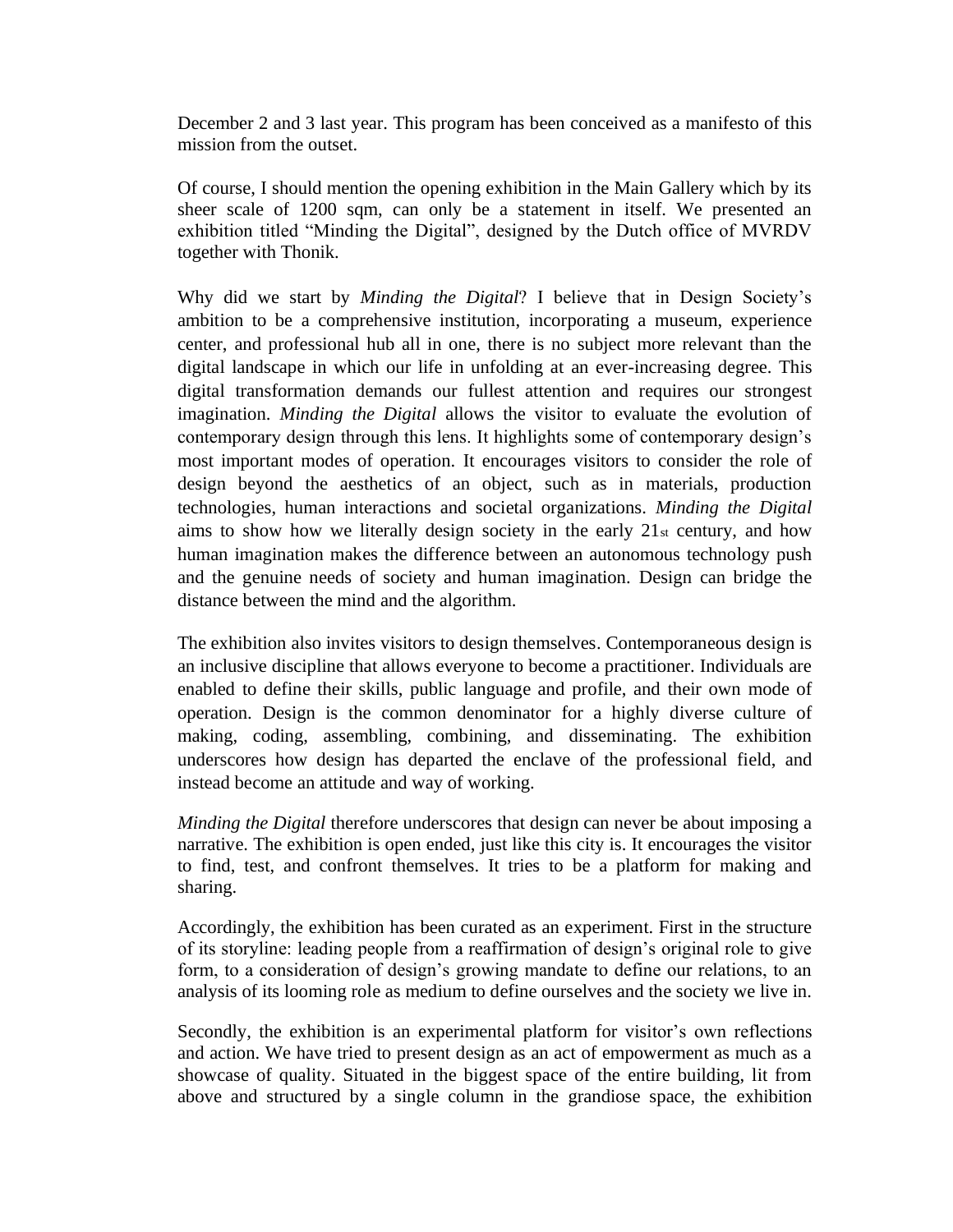embodies a spirit of synergy that resonates with the entire Design Society agenda, providing a civic experience beyond aesthetic pleasure only, and rallying all contributors' efforts into a statement on how to design society.

Alongside the exhibitions, at the Grand Opening we also presented an intense twoday public program, representing the mission of Design Society.

To immediately contribute to the global design discourse, a one-day conference on 'How Creative Practices Design Society' was held on December 2nd, featuring international speakers, John Sorrell (Chairman of London Design Week), Fumihiko Maki, Hunter Tura (CEO of Bruce Mau Design), Sam Jacob (Architect & Designer), Michael Young and Pascale Fung, among and many others, addressing the global impact of creative industries today.

Besides cultivating brain power, there were many hands-on activities as well, resonating Design Society's role to play in the maker city Shenzhen. Visitors had the opportunity to produce three-dimensional paper art light bulbs together with Stickyline, and join interactive artist Eric Siu in designing communication devices; visitors could also join a handcraft workshop after exploring the V&A gallery, and gain first-hand experience as a fashion designer.

Collaborative pop-up stores and a study lab provided opportunities to connect with local design initiatives and learn more about a featured item's background, creating not just a dynamic consumer experience, but a journey of discovery. Design Society own store's featured its first Pop Up section, collaborating with MakerNet to present Maywa Denki's latest electronic instrument series.

Both levels of activity, discursive and hands-on, were already part of our extensive pre-opening program, building networks across the city and collaborating with some major international partners to exemplify from the very beginning Design Society's ambition to build a bridge between different worlds by the power of design.

#### **Museum Architecture**

## **The Design Society stunning architecture has drawn the world's attention. What is the secret or unseen beauty of the museum architecture?**

Fumihiko's architecture has revealed its beauty and even more its performativity only over time to me. And I think this is a staged appreciation that more people will share. At first, I was most focused on the monumental scale, the sculptural effect of its shape, the neutrality of its color. Later I began to understand the landscape qualities, situated at the end of the coastal park, continuing the green route up to the very roof, providing glorious views. The building, being accessible to the top, postpones the moment of distinguishing between inside and outside, between public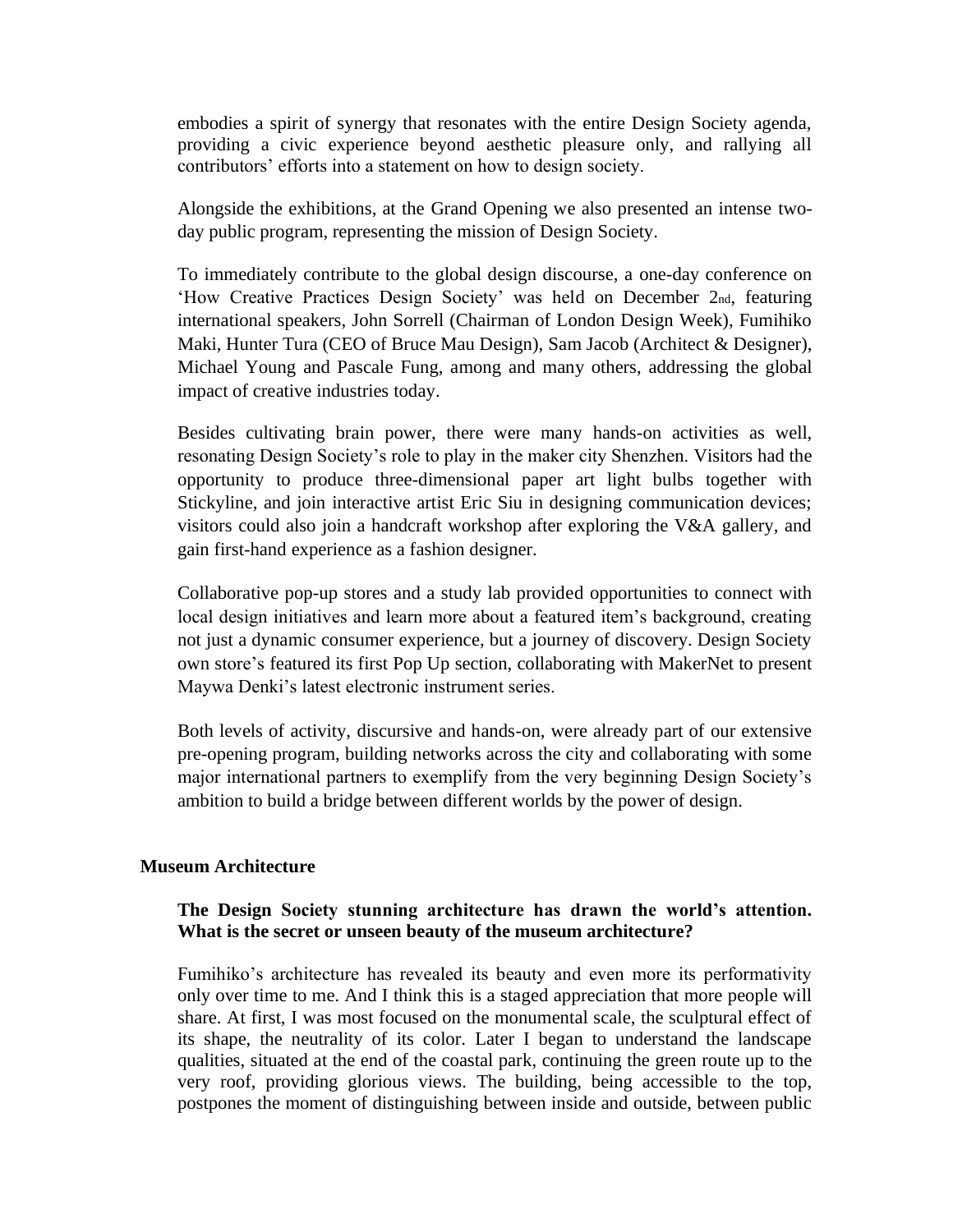and private. Also, by making it a hill to be climbed, the routing becomes a corporeal effort and hence the experience is extended to other senses. Then, it became clear that these are not just any great views, but views full of meaning, connecting the building with the mountain, the city skyline, and the sea. The windows of the pavilions on top of the building frame those views intensely, triggering stories to be told. Stories about relationships, history, change and interaction.

Then, consequently, the experience of the architecture shifts from form, symbols and rhetoric to a public performance, by dedicating more than a third of the building to public space, making it a very accessible place for all. It's not only the amount of public space, but also the complex meandering of it throughout the building, that allow people to wander many unexpected corners and running into many delicate details. Some of these spots are clearly meant for casual encounter, and seeing each other. Others like the patio sunken in the roof top, are, on the contrary, to instill silence and quiet. Hence, also on the level of spatial experience and, eventually, space programming, it becomes clear that the building, most of all, is a social condenser. Where in the original floor plan, with two rectangular boxes representing the programs of culture and enterprise only slightly converging towards each other, it is the public space that overlaps both that makes these elements dimensions of the one and the same story. Potential antagonisms become opportunities. And programmatic statements become real actions. This is the complexity that we have started to charge with meaning, to animate with form, and to justify with trade. We have started, but it's clear that the building will continue to reveal its power by every step towards a more intense program.

# **Among all the architectural proposals that you did not choose, are there any interesting cases that worth mentioning?**

 I entered this project when the choice for the architect was made. But given the current qualities that I just described, I believe that this building has little of the flaws we see so often in museum buildings today: that they are at their best at opening. Ready for the picture. Our building, so I believe, is a world in the waiting, and it's up to us and the public to keep discovering its richness.

## **Workforce**

## **May we hear the voices of curators and their experiences in organizing Value of Design and Minding the Digital exhibitions for the new museum?**

Carrie Chan, curator of *Minding the Digital*, working in close collaboration with programme director Rong Zhao and assistant curators, pointed out that "digitalisation is a phenomenon taking our lives by storm since China entered into the mobile internet era in 2009". The ubiquitous network has become the all – powerful facilitator for everything to take place digitally from creation, to communication to expression. We experience an incredible in infiltration of mobile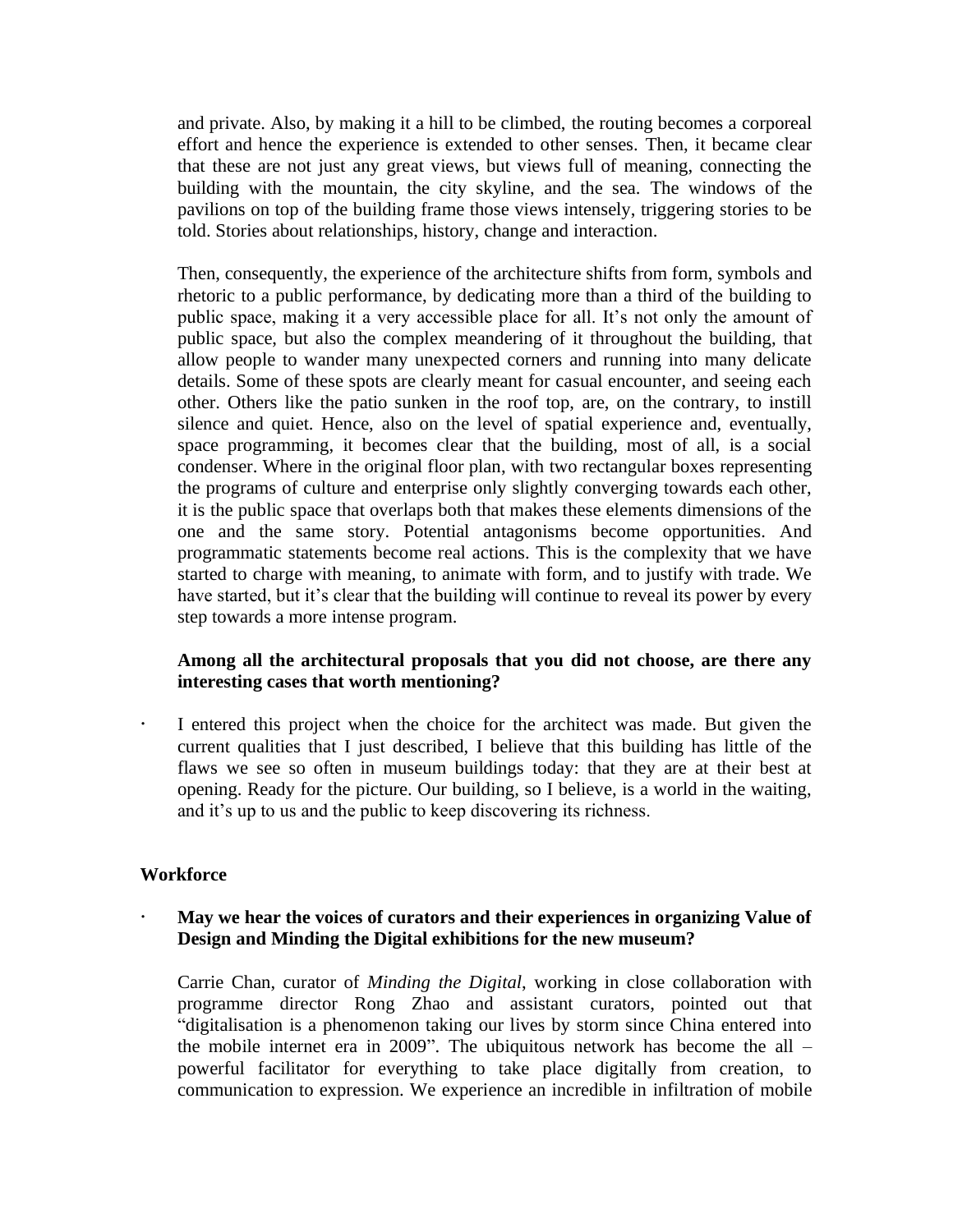phones, smart wearables and responsive environments which are widening our senses and capabilities. Our daily experiences are moulded by meticulous design processes behind these products. "

She continues by saying "if the digital integration is indispensable for our future, we are interested in design's important role in shaping it. Reflecting the history of technological development, design has played a vital role in determining how we embrace new technologies. As digital technologies and the Internet are becoming more ubiquitous, how will design shape our daily experiences, thinking, relationships and value systems? "

Brendan Cormier, the curator of the *Values of Design* exhibition at the V&A Gallery, has a comparable take on the responsibility of design to address bigger issues. But also how design, by having done so, created value over time.

"More than 150 years since its inception, over two million objects now sit in the V&A's permanent collection. Over the decades hundreds of curators across different departments have diligently surveyed our material world, acquiring objects of great historical, educational and artistic importance. For this very reason, the V&A has become a great repository not only of things, but also of ideas – including ideas of value, and the value of design. Every object collected acts as its own value statement. We see value, therefore we collect. But with over 80 curators, the museum does not speak with one united voice; rather, it is a battleground of ideas over what constitutes value.

The exhibition *Values of Design* presents a perfect opportunity to lay bare this cultural debate, to examine the different value statements being made, through the objects collected, through statements made by designers and design critics over the past century, and to situate these ideas as an open forum of discussion. Precisely because there is so much energy in China at the moment to invest in design, an understanding of the values driving design and the values in which we invest is crucial in shaping China's design future.

These are two of our best voices, representing a combined capacity of reflection and engagement. But I must say, again, how much I am impressed with the ubiquity of these virtues across the team. To share this potential, we decided to publish the voices of the entire team in the book Design Society: *The Making of a New Creative Platform*, which came out on the occasion of the opening. I highly recommend to read it, to follow the journey of an idea to completion.

## **Collection**

**What would be the strength of your museum's collection?**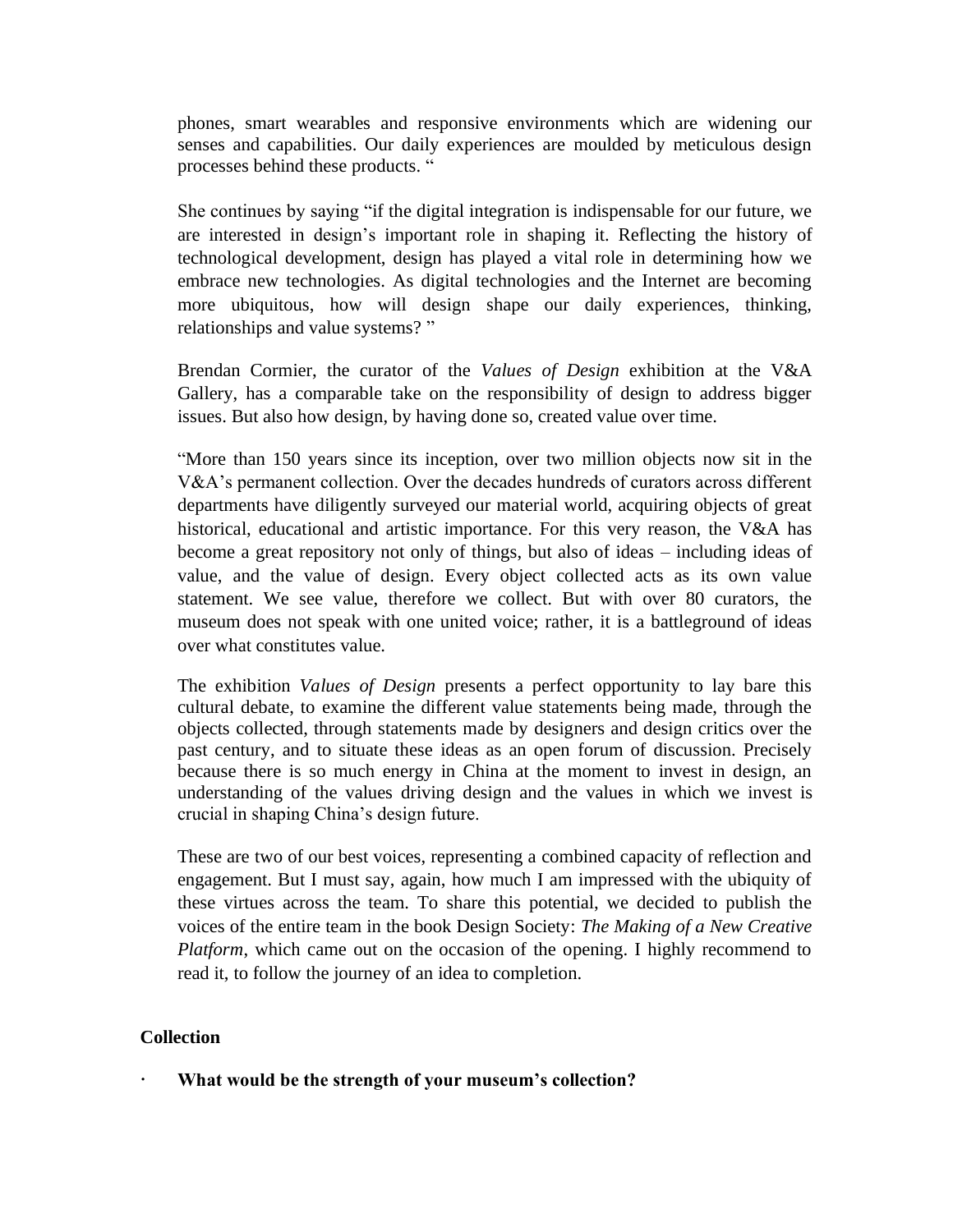Relying on two major collections to underscore our initial program, there is no pressing need for Design Society to start building its collection immediately. We have some time to ponder the right approach, that reflects the mission of Design Society to Design Society. What can a collection be, or be about, or embody, which does not begin with consolidating and acquiring what is already canonized by history, resonating academic consensus or at least professional expertise, but which begins with the assumption that also pieces in a collection can be cornerstones of the new. What does the notion of "pieces" mean anyways. These questions become even more pertinent, considering the fact Design Society is a design platform, and hence has an "applied" character by definition. My response to this question hopefully is intriguing enough to start a discussion about a collection that can stand the test of time, relevance and digital culture.

#### **Museum operation and management**

.

 **As the founding director of your museum, what are some difficult decisions you have to make?** 

As founding director, taking decisions is not the most difficult thing. Enforcing them is the real challenge. Taking a decision about a mission, a program and a brand development, has been a consequence of certain intuitions about what could be relevant, what could be effective, and what would be impressive. Taking decisions about recruitments, partnerships, topics for shows and talks, feel more like privilege than tough moments. The real work only begins afterwards, to embed those decisions in larger strategies, in existing procedures, and certainly also in a cultural context which partly remains unfamiliar to me. Sometime as suggestion is taken as a decision. Sometimes, a decision turns out to be only the beginning of a real discussion. These years, I learn that decisiveness and patience can be two sides of the same coin. Maybe the most difficult and at the same time most productive decision is the decision to remain patient. I hope one day I can write book about this. Deep down I feel I'm privileged to be forced out of my comfort zone at tis later stage of my career.

## **Would you mind sharing with us some unresolved issues and regrets?**

Considering the fact that only three years ago there were only some contracts signed, but no facts on the ground such as a mission, a building, a program, a team and a brand, it's hard to speak about things unresolved. Short term regrets there aren't, and long-term regrets, have not arisen yet. But since I'm quite aware of the potential of the Design Society project beyond what has been realized so far, of course I could mention some challenges of the future. To build a collection relevant for the 21st century. To prove Design Society can build a sustainable business case. To cement really productive partnerships. To develop the managerial flexibility to allow truly creative ideas to be materialized. If we want to become an example of ingenuity and a powerful idea machine, we need to conceive of a creative management.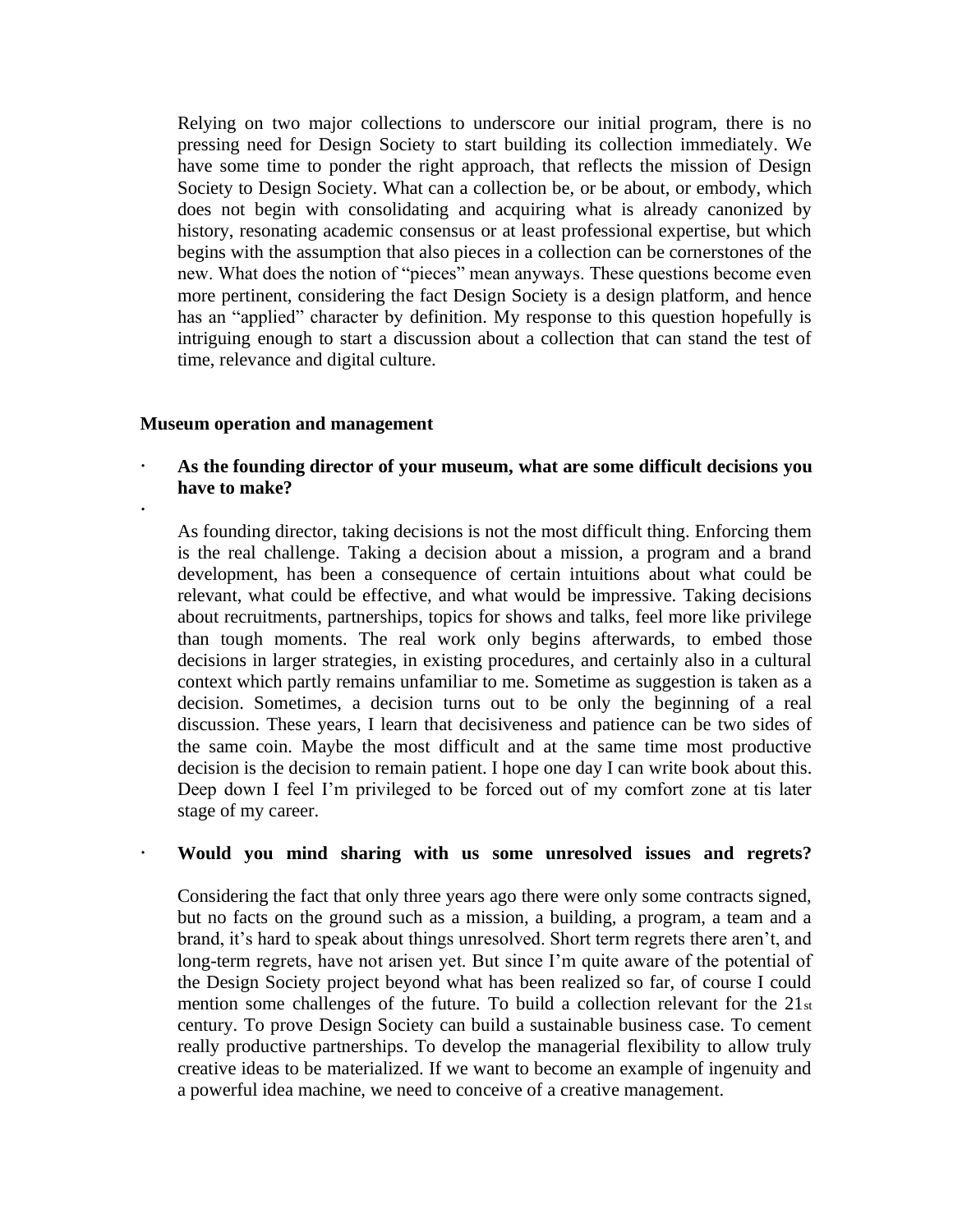#### **What is your museum's top priority?**

First of all, we happen to avoid calling ourselves museum, but are inclined to call it a platform. We indeed do the work of any museum. We present culture by way of exhibitions, and further disseminate ideas through books, website and social media. We do research to facilitate innovative curation, and hope to further develop formats to even contribute to new forms of cultural production. Hence, cultural dissemination and culture innovation are already in our portfolio. For the third pillar of culture, preservation, for the time being we rely on contributing collections such as V&A's, Guanfu and some loans from other museums. Alongside these, we offer a cultural experience, from the excitement of world class architecture, to the enjoyable moment of ordering a good cup of coffee. So, one big priority is to become really good at this and make the quality completely stable.

Another big priority is to develop a cultural entrepreneurial practice that proves to become self-sustainable. This the experimental part. We have some clear ideas about how to capitalize our material assets, how to do marketing, how to do sales, etcetera. But given the scale of the project, this might need several additional, and much more innovative formats for raising funds. Formats, that create content and substantiate the role of platform in the meantime.

A third big priority is to prove this platform is really useful for the Shenzhen and Chinese creative industries. We have to come up with projects, concepts, partners, forms of exposure, network power etcetera, that shows how Design Society designs society, so to speak. Altogether, one can say, is to prove we can become a true magnet for creative life in this country.

## **Towards the future**

## **Looking forward, what is the Design Society's strategy and goals for museum education, the application of new technology and museum management?**

These are very distinct questions, but they refer to a certain innovative mindset to implement program and run the institution.

As for Learning, we believe in a dual approach in which we both take care of learning programs at our venue, customized to different age groups, as well as activities at schools, supporting creative teachers with the program development. In the future, we also want to connect these two fronts with a sophisticated online learning program, where participants can continue their learning after a visit, or vice versa, kids can prepare a visit of Design Society by programs online.

The latter topic also alludes us to believe in certain new media to convey creative learning. We already have developed some apps to support our inaugural exhibition